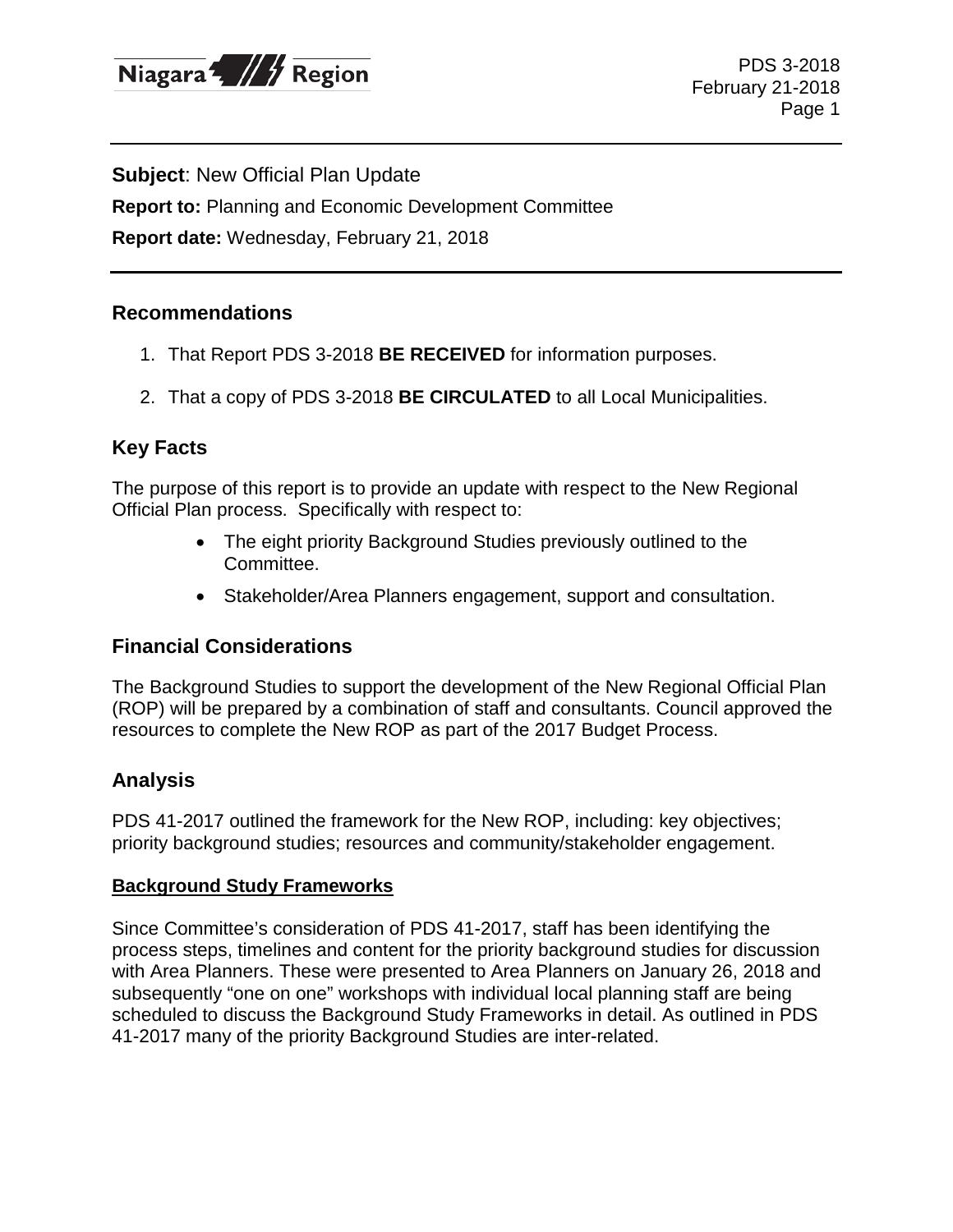### **Priority Background Studies/Strategies –Agriculture & Natural Systems**

#### *Natural Environment and Agriculture*

The consultation approach with Area Planners was embedded in the development of the frameworks for Natural Environment (PDS 6-2018) and Agricultural (PDS 7-2018) Project.

\_\_\_\_\_\_\_\_\_\_\_\_\_\_\_\_\_\_\_\_\_\_\_\_\_\_\_\_\_\_\_\_\_\_\_\_\_\_\_\_\_\_\_\_\_\_\_\_\_\_\_\_\_\_\_\_\_\_\_\_\_\_\_\_\_\_\_\_\_\_

#### *Climate Change*

The terms of reference for a Climate Change Study is still in the early stages and consultation will soon take place with Area Planners on: priorities such as infrastructure resilience, transportation, agriculture, mitigation, and Greenhouse Gas Emission inventories; as well as the best structure that allows the local municipalities to address alignment with the New ROP.

### *Aggregates*

A Background Study for Aggregates was endorsed by Regional Council in early 2016. A technical addendum is being completed. A Technical Advisory Group (TAG) was previously formed and has been re-engaged. It is anticipated the technical addendum will to go to Planning and Development Committee in April. Policy development will follow including a consultation and engagement program.

#### **Growth Management (MCR) Related Background Studies**

As per PDS 41-2017, there are four interrelated studies to support growth management:

- Regional Land Needs Assessment;
- Employment Lands Strategy;
- Urban Structure/Intensification; and,
- Housing Strategy

#### *Regional Land Needs Assessment*

Provincial guidance for the methodology for Land Needs Assessments has been recently released and will apply to the Region's Land Needs Assessment. The methodology requires input from the Urban Structure/Intensification, Employment and Housing Strategies. As a result, completion of the Region's Land Needs Assessment will likely extend into 2019.

Council endorsement of an overall regional land needs quantum is required. The Regional Land Needs Assessment will identify whether there are excess lands (developable after 2041) for residential and employment purposes or whether there are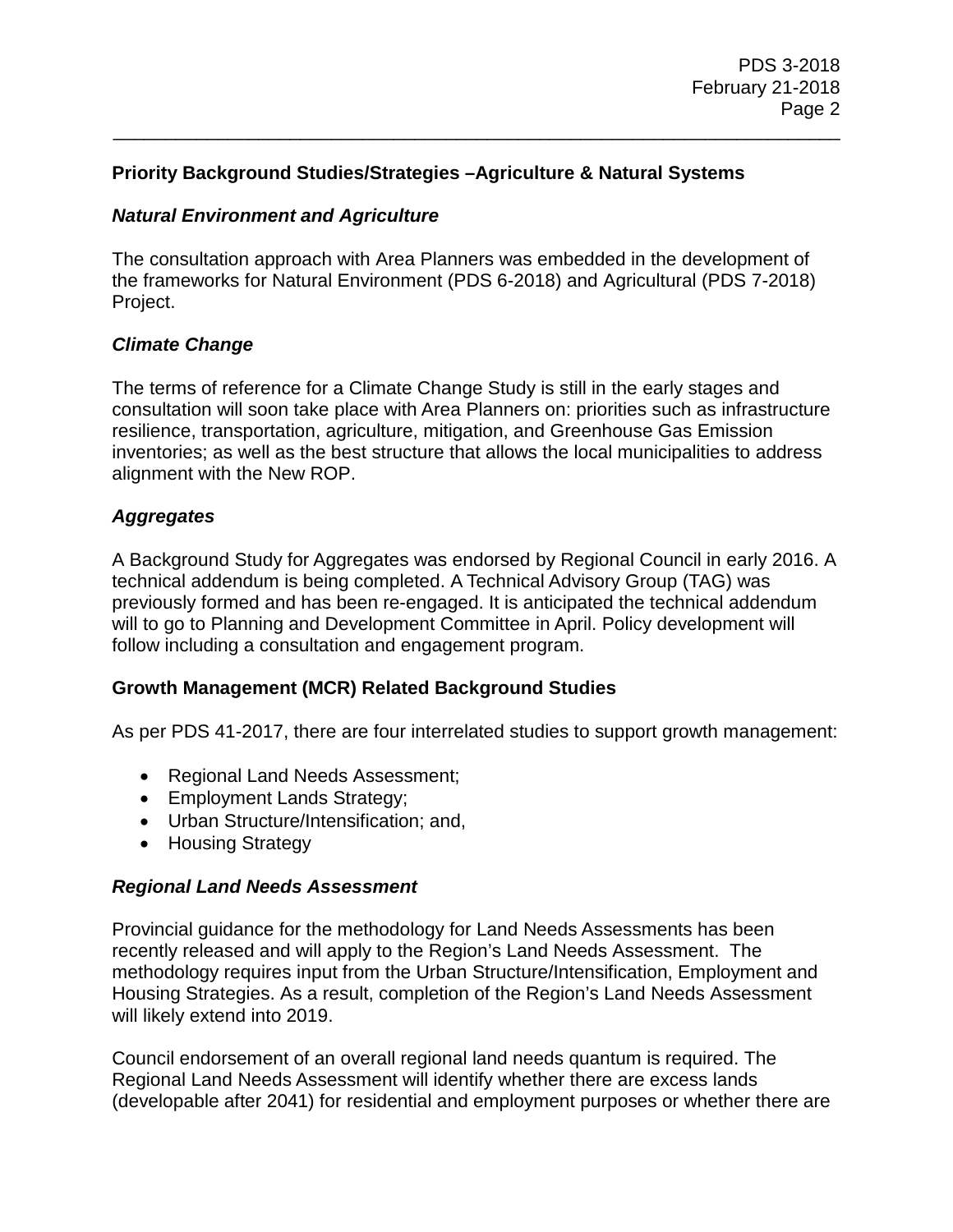deficit of land to justify settlement area expansions. The outcomes of the Regional Land Needs Assessment will be foundational in the consideration of 2041 settlement area boundaries.

\_\_\_\_\_\_\_\_\_\_\_\_\_\_\_\_\_\_\_\_\_\_\_\_\_\_\_\_\_\_\_\_\_\_\_\_\_\_\_\_\_\_\_\_\_\_\_\_\_\_\_\_\_\_\_\_\_\_\_\_\_\_\_\_\_\_\_\_\_\_

# *Regional Urban Structure*

The Regional Urban Structure will identify important strategic growth nodes within the region to 2041 and assign population and density accordingly. A preliminary structure incorporating an Urban Growth Centre, Emerging Urban Centres, Transit Station Centres, other Strategic Growth Centres, Regional corridors, and local centres and corridors is being discussed with Area Planners.

# *Regional Employment Lands Strategy*

The Regional Employment Lands Strategy is intended to ensure there will be sufficient and appropriate employment areas to serve the growing regional population as well as sufficient marketable areas for traditional and prime employment. It is important to identify "*Regional*" Employment Areas being areas protected for long term employment development. The strategy will also ensure sufficient supply of employment lands to that are serviceable and marketable. This criteria, including Employment Areas mapping will be discussed in detail with Area Planners throughout the process.

# *Regional Housing Strategy*

The Regional Housing Strategy is intended to ensure a proper housing mix in terms of housing forms over the planning horizon of the New ROP to provide choice, aging in place opportunities and affordability. This will involve setting affordable housing targets and establishing tools to support affordable housing. The analysis of the Housing Strategy will inform elements of the land needs assessment related to determining the "persons per unit".

The Province has announced that a proposed methodology will be released to guide the development of the Housing Strategy. The Region is in the process of undertaking a review of the Region's *"A Home for All: 10-Year Housing and Homelessness Action Plan"*. Regional staff from Community Services, Planning, and Niagara Housing will be co-ordinating these efforts in order to comprehensively address housing and housing affordability in the Region. The framing of this Strategy is in the early stages.

# **Moving Forward-Consultation**

The preparation of the Background Studies mentioned above will all involve consultation that fits within a comprehensive consultation strategy for the New ROP. Key components of a comprehensive consultation package will include at a minimum: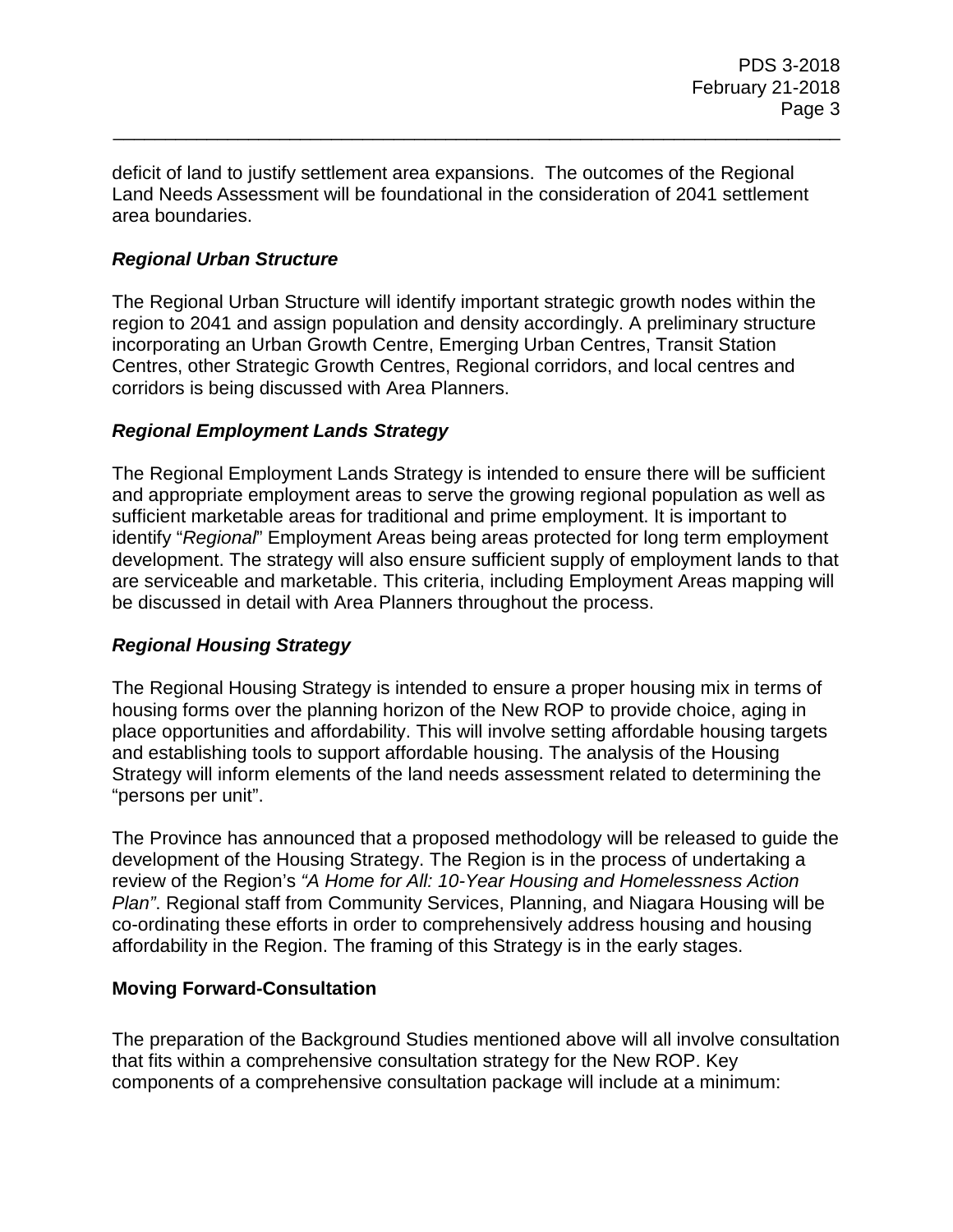• Engagement with Area Planners at key steps of Background Studies particularly formation, option discussions and conclusions.

\_\_\_\_\_\_\_\_\_\_\_\_\_\_\_\_\_\_\_\_\_\_\_\_\_\_\_\_\_\_\_\_\_\_\_\_\_\_\_\_\_\_\_\_\_\_\_\_\_\_\_\_\_\_\_\_\_\_\_\_\_\_\_\_\_\_\_\_\_\_

- There will be stakeholder consultation and open houses for Background Studies and policy sections.
- Review of Background Studies and policy development by Planning Advisory Committee.
- Presentations to Local Councils' to highlight approach and invite involvement in March/April.
- Using *Imagine Niagara* and Background Study engagement to theme public topics, visioning and engagement relative to the policy development.

# **Planning Advisory Committee**

A request for applications for the Planning Advisory Committee (PAC) was placed in the newspaper and advertised through social media. Application were available electronically. The structure and requirements for the up to eight member PAC was previously approved by consideration of PDS 19-2017. The PAC will provide input on key findings of the Background Studies as well as policy development.

Eighty six applications have been received. Planning staff intend to short list the applications based mainly on the criteria in PDS 19-2017 but will also consider other factors such as geographic representation. Planning staff intend to have an Internal Committee select about twelve applicants for interviews. After conducting interviews, a report to Planning and Economic Development Committee with a recommendation on members will come forward – likely in March. Applicants not selected will be placed on a stakeholder consultation list if they are interested.

# **Other Matters**

Other ongoing aspects of the New ROP work consists of:

- Developing a brand logo which is reflective of growth, industry, agricultural, economy, natural heritage and diversity.
- The initiation of consultation with indigenous peoples will begin upon the Committee's consideration of this report.
- A more detailed work plan for the New ROP is being developed based on the statutory requirements of the Planning Act.